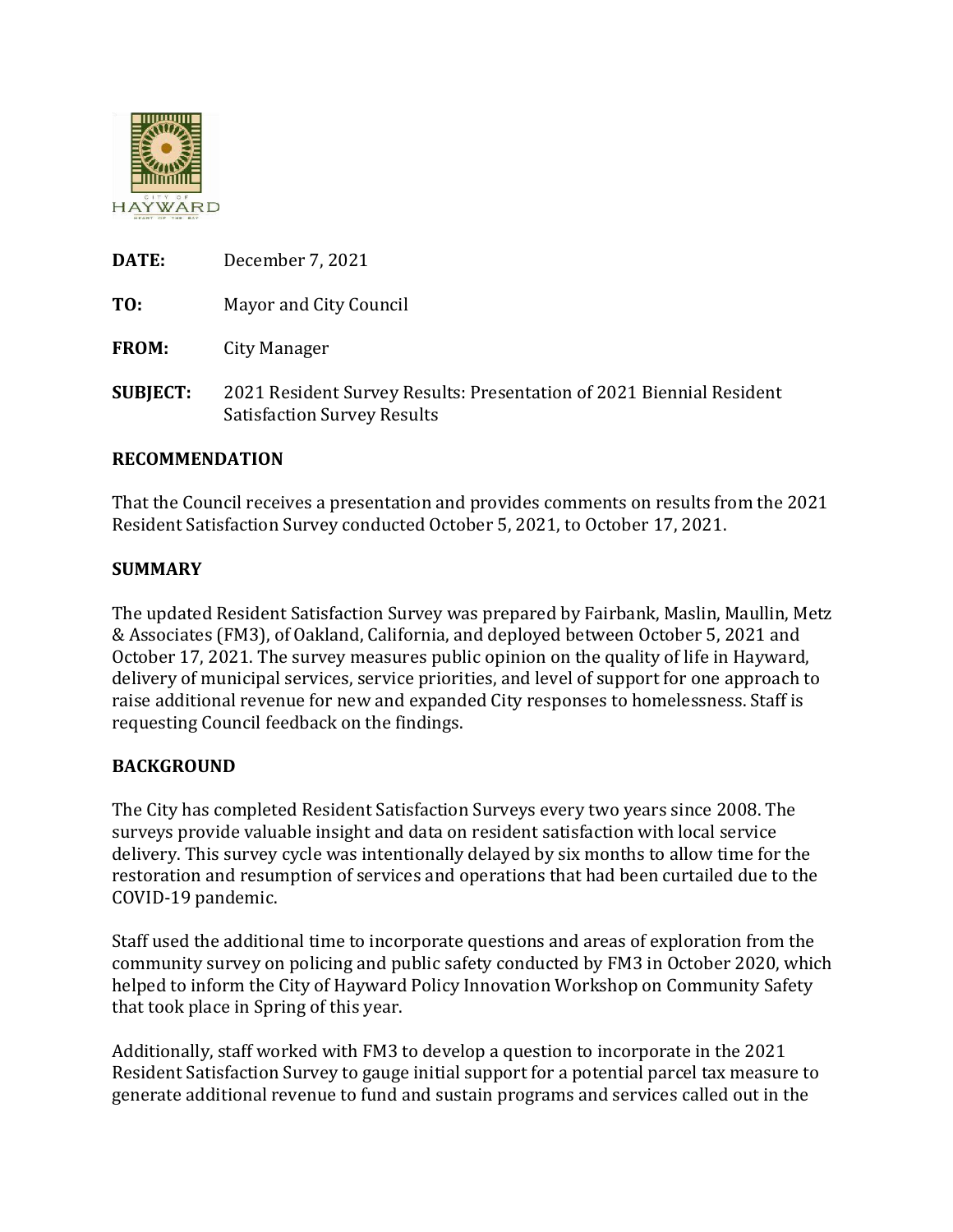City of Hayward Let's House Hayward homelessness reduction strategic plan, which was adopted by the Council in July of this year.

## **DISCUSSION**

As with the prior six Resident Satisfaction Surveys, the 2021 survey assessed the level of resident satisfaction with the City's service delivery. The 2021 update to the Resident Survey incorporated emerging concerns, such as rental housing stability and housing affordability, homelessness, and overall community safety. The survey also provided opportunities for open-ended responses.

Questions were carried forward from the previous Resident Satisfaction Surveys and the October 2020 Policing and Public Safety Survey. This allows for longitudinal insight regarding the satisfaction levels of Hayward residents with City service delivery.

Understanding resident satisfaction helps guide the City Manager in formulating recommendations to Council for refining priorities and developing long-term policy strategies, as well as understanding areas where the organization is excelling and where more emphasis may be needed.

The survey continues to measure resident opinions and overall satisfaction with City service delivery, image, public safety services, and customer service. Additionally, this survey gauged resident support for a hypothetical parcel tax measure of \$89 a year on all residential and commercial property—the equivalent of less than 25 cents per day—to raise approximately \$3.5 million annually to fund and sustain current and new programs and services identified in the City's Let's House Hayward homelessness response strategy adopted in July 2021.

The topline, or summary, survey results are included as Attachment III to this report. The 2021 Resident Satisfaction Survey consisted of a 20-minute hybrid survey of representative sample of 800 City residents reached both online and by telephone, with telephone calls targeted to demographic groups that are underrepresented in the responses and to be sure the City reached people for whom an email address is not available or who otherwise are uncomfortable with online surveys. The survey was made available in both English and Spanish language.

The 2021 Resident Satisfaction Survey is the first based on a representative survey of all residents rather than just resident voters, which was the approach used in the 2020 Policing and Public Safety Survey. The survey results will have a margin of error of plus or minus 3.7 percent. An explanation of how the survey sample was derived is contained in Attachment II, the public opinion research methodology and cost proposal provided by FM3.